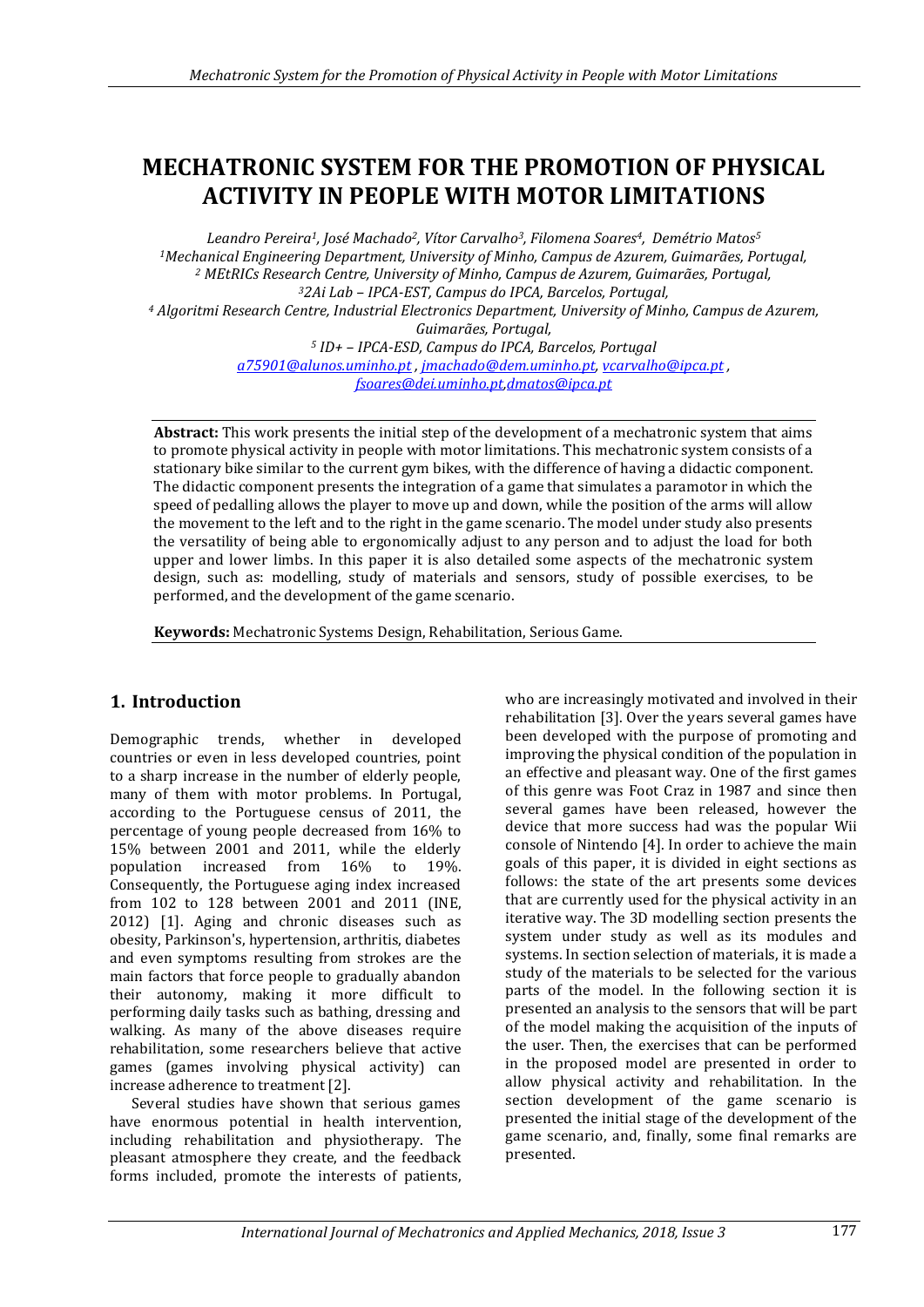# **2. State of the Art**

In table 1 is presented some equipment currently used for the promotion of physical activity and rehabilitation in an iterative and pleasant way.

By analysing the devices in the table above it can be verified the existence of several strengths in each of these systems, some of their strengths can be considered quite important for their acceptability and success, such as: adjustability to different people, versatility of training, dimensions, among others. Despite the great variety of interactive equipment that motivates people to exercise, it can be verified by the analysis of the table and equipment studied, that there is a need to create equipment of the same gender, but with a greater level of comfort and safety, so they can be used by people with motor limitations in a more pleasant and safe way [4].

*Table 1. Equipment currently used for the promotion of physical activity and rehabilitation*

| Device              | Description                                                                                                                                                                                                                                                                                                                                                                                                                                                                                                               |
|---------------------|---------------------------------------------------------------------------------------------------------------------------------------------------------------------------------------------------------------------------------------------------------------------------------------------------------------------------------------------------------------------------------------------------------------------------------------------------------------------------------------------------------------------------|
| ReaKing             | RanKinG is a serious virtual reality game that aims at the physical<br>rehabilitation of people with mobility problems through the use of a Kinect<br>camera [5]. This game is adjustable, transportable and compact, but it does<br>not provide great comfort and safety                                                                                                                                                                                                                                                 |
| Physioland          | Physioland presents a serious game developed with the objective of allowing<br>physical therapy using a Kinect camera. The overall architecture of the game<br>is based on five main components: the game, the hardware, the peripherals,<br>the database and the player [6]. The Physioland is adjustable and has a<br>structure that allows to assist the patient in the execution of movements,<br>however the use of this structure requires some space for its installation.                                         |
| Smartfloor          | Smartfloor is a platform game that is designed to combat childhood obesity. It<br>was designed in a modular way, having 36 square panels of wood with load<br>cells in each of its 4 corners [7]. This system is adjustable, transportable and<br>compact, but it does not provide great comfort and safety to be used by people<br>withmotor limitations.                                                                                                                                                                |
| Physiosensing       | PhysioSensing is a pressure platform for physiotherapy and rehabilitation<br>activities that has several functionalities, including: balance/stability, load<br>transfer, pressure mapping and therapeutic games [8]. This equipment is<br>compact and allows a wide variety of training, however, if the patient has<br>motor limitations it will be necessary a person to help.                                                                                                                                         |
| Twall               | Twall features an interactive wall that uses pulses of light to generate motion<br>sequences specifically[9]. This system aims at physical and iterative training,<br>allowing even group training, so it is not very suitable for people with motor<br>limitations.                                                                                                                                                                                                                                                      |
| GymTop USB          | The Gym Top USB is a board with visual biofeedback technology, which can be<br>used for balance training, diagnosis of anatomical problems, resistance<br>training and bodybuilding of the legs and torso [10]. This system is adjustable<br>and compact, can be used in any computer and allows a good diversity of<br>exercises and diagnoses, however, The Gym Top USB does not have a great<br>level of comfort to be used by people with motor limitations, like most of the<br>equipment's presented in this table. |
| <b>BOBO</b> Balance | The BOBO Balance is a training board that converts traditional balance<br>devices into interactive training platforms. This technology aims to increase<br>patient involvement, enabling specific measurements [11]. This equipment<br>can be used in a training and rehabilitation situation, however in the case of<br>people with motor limitations it will be necessary a person to help in<br>performing the exercises                                                                                               |
| <b>Trixter VR</b>   | This stationary bike offers a vast array of virtual realities, where it is possible<br>to hold local and even international competitions [12]. This equipment is<br>adjustable, versatile and allows the use of virtual reality glasses, however, it<br>has the disadvantage of not being very ergonomic because it simulates a real<br>bicycle.                                                                                                                                                                          |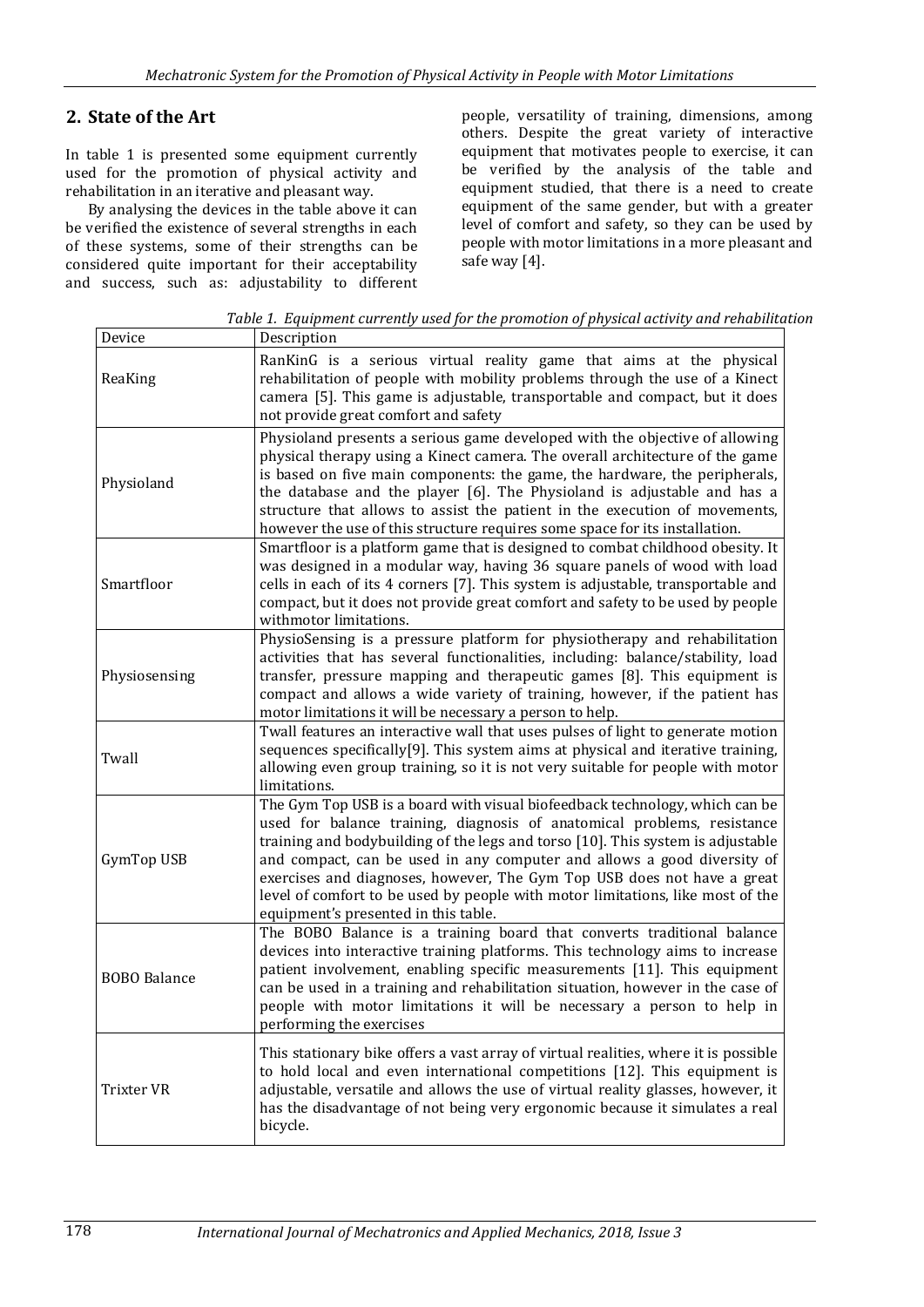## **3. Modeling of the Proposed System**

The proposed 3D model presented on figure 1 resulted from an iterative process in which it was intended to choose the appropriated systems and to promote the desired versatility and functionality to the model. It was intended that this 3D model presented an equipment that: occupied the minimum space as possible; had a chair with adjustment capability; allowed to adjust the loads for different workouts and to provide the necessary comfort and safety to be used by people with motor limitations.



*Figure 1: Proposed solution (3D model)*

To occupy the smallest space possible a modular system was chosen. In this way it will be easier to reduce the space occupied by the model when it is fully assembled. Thus, it was decided to divide the model into 3 modules (chair module, pedal module and main module) presented below. This division into modules, besides allowing the disassembly and division of the equipment, will allow the adaptation to any chair, even allowing the use of wheelchairs [4].

#### **3.1 Chair Module**

This module was the one that went through more iterative processes since it required versatility. It was intended that this module would have the following adjustment capabilities: rotary adjustment, height adjustment, pedal distance adjustment and adjustment of the backrest. In addition, this module would also aim to provide the necessary comfort and safety, so it can be used by people with motor limitations. In figure 2 are presented the chair module.



*Figure 2: Chair module*

The backrest adjustment and the pedal adjustment are made by sliding between the parts of the chair and a selector pin that locks the desired position. The height adjustment is done thanks to a non-rotating pneumatic cylinder, which is embedded in the support that also allows the adjustment of the approach to the pedal. Finally, the rotation is provided with a locking swivel. Figure 3 shows the systems described.



*Figure 3: a) Backrest adjustment system; b) Pedal adjustment system; c) height adjustment system; d) rotation adjustment system*

## **3.2 Pedal Module**

The pedal module presented on figure 4 features a common system and widely used on gym bikes. This system consists of the pulley-belt assembly in which the pedalling resistance is provided by a magnetic system.



*Figure 4: Pedal module*

The operation of this magnetic system shown in figure 5 consists of the approach and removal of magnetic supports contained inside the flywheel through a stretcher. This module should also have a speed sensor that will be discussed later in the selection of the sensors chapter.



*Figure 5: 3D modeling and actual component that will be used for pedal resistance [20].*

#### **3.3 Main Module**

The main module shown in figure 6 presents all the necessary mechanisms for the execution of the arm movements required in the game.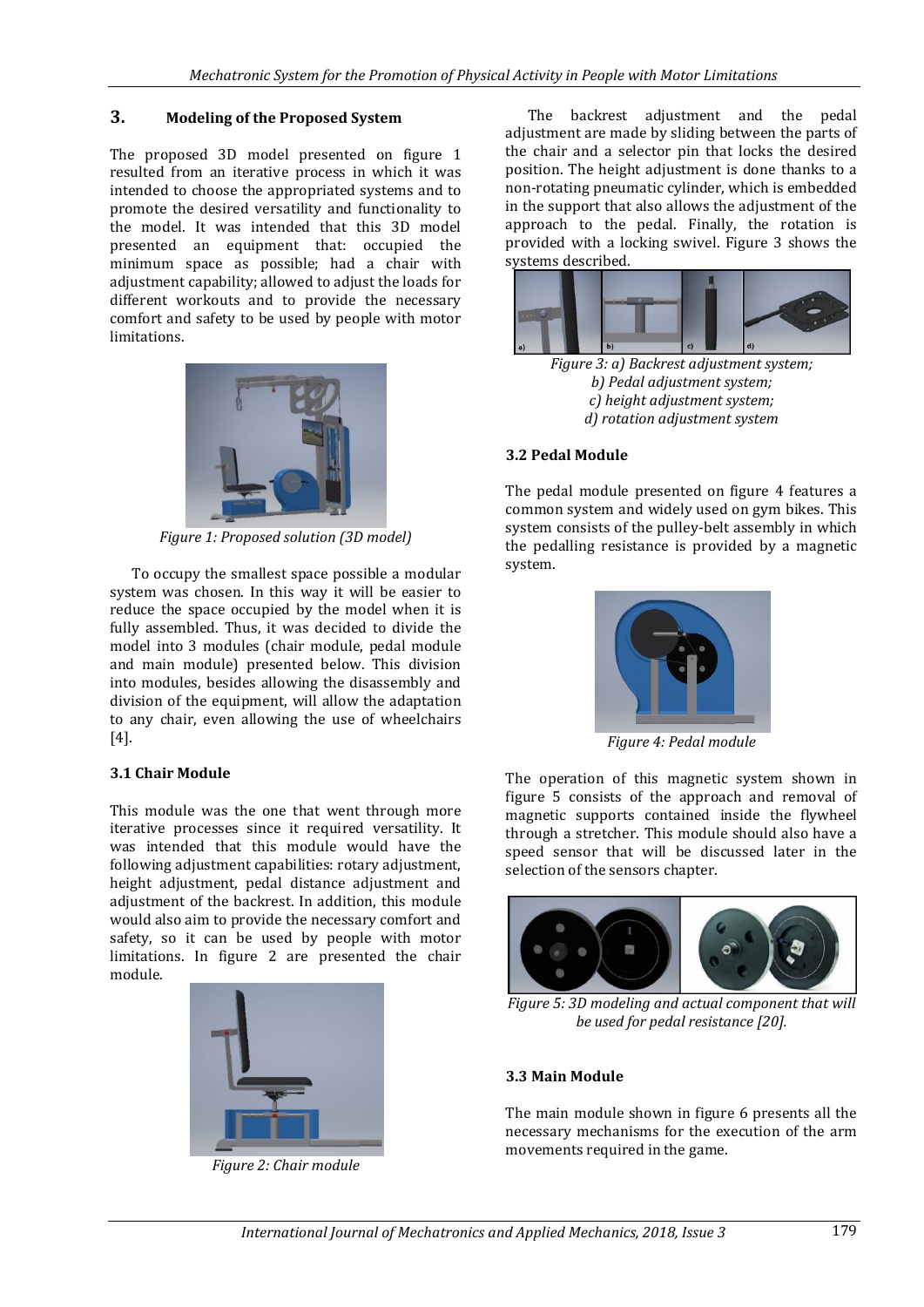

*Figure 6: Peripheral view and side view of the main module*

In this module the load can be selected according to the physical capacities of the user, to do this the player must select the weight he wants from a stack of weights that are connected to the system of pulleys shown in figure 7. Besides the mechanisms necessary for the execution of the movements, this module also includes the game interface, and for this reason it is consider the main module. This module should also have a rotary position sensor (encoder) which will be further discussed in the selection of sensors section.



*Figure 7: Peripheral view and rear view of the pulley system*

## **4. Selection of Materials**

Bicycles and gym equipment generally use some metallic materials, mostly carbon steels, chrome steels, cast irons, aluminium and stainless steels [13]. In this context, it can be verified that several materials may be used for manufacturing the structure of the system, however the most appropriate materials, that require study, are the steels, the aluminium alloys and the polymeric materials. For the design of the structure of the proposed system, it was decided to study steels from two distinct groups, which can respond to the required needs: carbon steels (widely used in mechanical engineering) and stainless steels (important for their resistance to phenomena of corrosion).

In [14] there are presented some characteristics of a general steel; in [15] it can be found a description of stainless steels.

Table 2 shows the comparison of the different studied steels. This comparison was made based on the relative weight attributed to each of the factors previously described (mechanical strength, density, corrosion resistance, ease of processing and cost). To better understand it, a score between 0 and 5 (where 0 means that the material does not have any properties relative to the factor to which it is being evaluated and 5 means that the material has good properties relative to the factor to which it is being evaluated) was assigned to each steel for the different factors, then it was multiplied the score attributed by the relative weight of the factor and finally it was made the sum of the multiplied values in each factor.

| Factor                  | Relative<br>weight | AISI<br>1020<br>Score | <b>AISI</b><br>1020<br>Value | AISI<br>1050<br>Score | <b>AISI</b><br>1050<br>Value | AISI<br>304<br>Score | <b>AISI</b><br>304<br>value | <b>AISI</b><br>310<br>Score | AISI<br>310<br>Value |
|-------------------------|--------------------|-----------------------|------------------------------|-----------------------|------------------------------|----------------------|-----------------------------|-----------------------------|----------------------|
| Mechanical<br>strength  | 35%                | 4                     | 1,4                          | 5                     | 1,75                         | 5                    | 1,75                        | 4                           | 1,4                  |
| Density                 | 5%                 | 3                     | 0,15                         | 3                     | 0,15                         | 3                    | 0,15                        | 3                           | 0,15                 |
| Corrosion<br>resistance | 20%                | 3                     | 0,6                          | 3                     | 0,6                          | 5                    | 1                           | 5                           | 1                    |
| Ease of<br>processing   | 10%                | 4                     | 0,4                          | $\overline{4}$        | 0,4                          | 4                    | 0,4                         | 4                           | 0,4                  |
| Cost                    | 30%                | 5                     | 1,5                          | 5                     | 1,5                          | 3                    | 0,9                         | 3                           | 0,9                  |
| <b>Total</b>            | 100%               |                       | 4,05                         |                       | 4,4                          |                      | 4,2                         |                             | 3,85                 |

*Table 2. Comparison and selection of the materials for the structure of the model*

As can be seen from the table, an AISI 1050 steel was selected, but this steel does not have resistance to corrosion, in this way it is necessary to use an electrostatic powder coating treatment (coating usually used on bicycles and gym equipment) to improve corrosion resistance and increase durability

#### **4.1 Selection of Materials to be used in the Adjustable Parts of the Model**

The adjustable parts of the model must be resistant to corrosion without the need for coating paint, since the adjustment of the parts implies in most cases the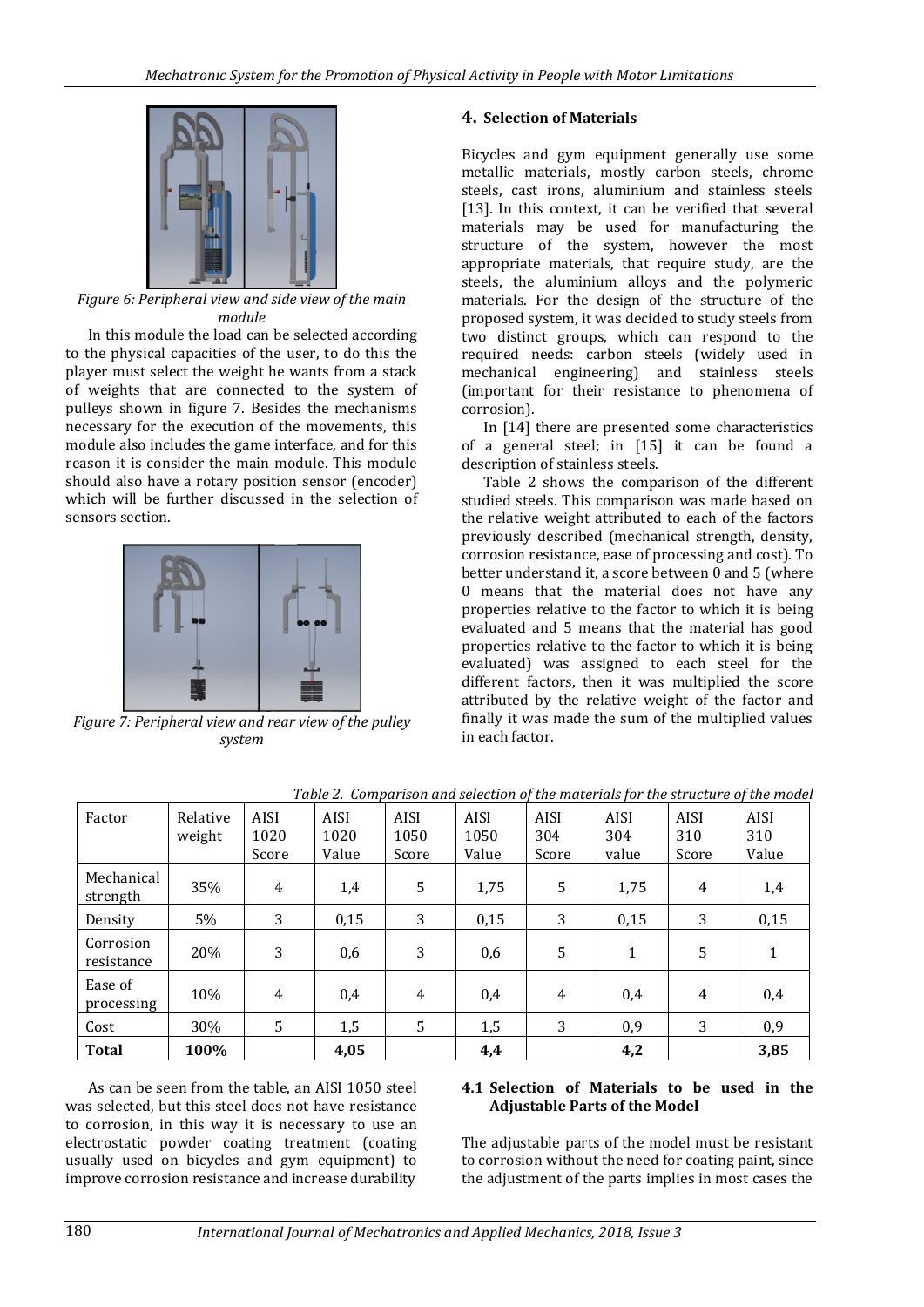sliding of the surfaces. In this way for the adjustable parts the selection will pass by the choice of a stainless steel (presented on the previous subchapter) or an aluminium alloy. In [16] It can be found a description of the aluminum alloys.

Table 3 shows a comparison between stainless steels and aluminium alloys following the method of comparison of table 2.

*Table 3. Comparison and selection of the materials for the structure of the model*

| Factor                  | Relative<br>weight | AISI<br>1020<br>Score | AISI<br>1020<br>Value | AISI<br>1050<br>Score | <b>AISI</b><br>1050<br>Value | <b>AISI</b><br>304<br>Score | <b>AISI</b><br>304<br>value | <b>AISI</b><br>310<br>Score | <b>AISI</b><br>310<br>Value |
|-------------------------|--------------------|-----------------------|-----------------------|-----------------------|------------------------------|-----------------------------|-----------------------------|-----------------------------|-----------------------------|
| Mechanical<br>strength  | 35%                | 5                     | 1,75                  | $\overline{4}$        | 1,4                          | 3                           | 1,05                        | 3                           | 1,05                        |
| Density                 | 5%                 | 3                     | 0,15                  | 3                     | 0,15                         | 5                           | 0,25                        | 5                           | 0,25                        |
| Corrosion<br>resistance | 20%                | 5                     | $\mathbf{1}$          | 5                     | $\mathbf{1}$                 | 5                           | 1                           | 5                           | $\mathbf{1}$                |
| Ease of<br>processing   | 10%                | 4                     | 0,4                   | $\overline{4}$        | 0,4                          | 3                           | 0,3                         | 3                           | 0,3                         |
| Cost                    | 30%                | 3                     | 0,9                   | 3                     | 0,9                          | 3                           | 0,9                         | 3                           | 0,9                         |
| <b>Total</b>            | 100%               |                       | 4,2                   |                       | 3,85                         |                             | 3,5                         |                             | 3,5                         |

As can be seen from the table, an AISI 1050 steel was selected, but this steel does not have resistance to corrosion, in this way it is necessary to use an electrostatic powder coating treatment (coating usually used on bicycles and gym equipment) to improve corrosion resistance and increase durability

## **4.2 Polymeric Materials**

For some components of the system (protections used in the modules) and for the bushes, polymeric materials will be used. Polymeric materials are widely used in the production of intermediate and finished products packaging. Nowadays most of the industries use polymeric materials in their products, in this way, it is common to find several polymeric materials in: transportation vehicles, medical equipment, scientific instruments, institutional products, furniture, electronics and clothing. The US Environmental Protection Agency states that in 2013, the United States generated about 14 million tons of plastics as containers and packaging, 12 million tons as appliances as durables-goods and nearly 7 million tons as non-durable goods such as plates and cups. There is a huge variety of polymeric materials, the most popular are: Polyethylene Terephthalate (PET), Polyvinyl Chloride (PVC), Polypropylene (PP) [17].

## **4.3 Electrostatic Powder Coating**

Electrostatic painting is a treatment that allows to increase the resistance to corrosion and the durability of the parts. When a piece is painted with chemical powder, it receives an electric charge opposite the part, causing the powder to stick to the piece. After such a procedure, the piece is taken to an oven.

When the greenhouse heats up, the paint liquefies and then hardens, forming a film of high finish, uniformity and strength.

The most widely distributed powder with the biggest market share is the Epoxy/polyester powder. It has very good chemical resistance and excellent mechanical characteristics. Its gloss durability and its color appearance are, however, mediocre. Its fields of application are industrial equipment paneling, office furniture, machine tools, water heaters, radiators and shelving [18].

# **5. Selection of Sensors**

In order to create the game, it is necessary to acquire some inputs: detection of the pedal velocity and detection of the position of the arms of the structure. To obtain this data, it will be necessary to use encoders and sensors to measure the position and velocity. In the following section there are presented the sensors that will be used for the detection of the pedal speed and the position of the arms of the structure.

## **5.1 Detection of the Pedal Speed and Position of the Structure Arms**

For the detection of the pedal speed it will be used a Reed Switch sensor. The Reed sensors are used as highly effective speed sensors in low speed applications (up to 1000 RPM). A Reed sensor consists of a switch having two ferromagnetic blades contained within a hermetically sealed tubular glass housing. Generally, the gas present inside the glass is the nitrogen that serves to eliminate the presence of oxygen and to ensure that the contacts do not oxidize. Reed switches are usually activated by a permanent magnet or an electromagnet.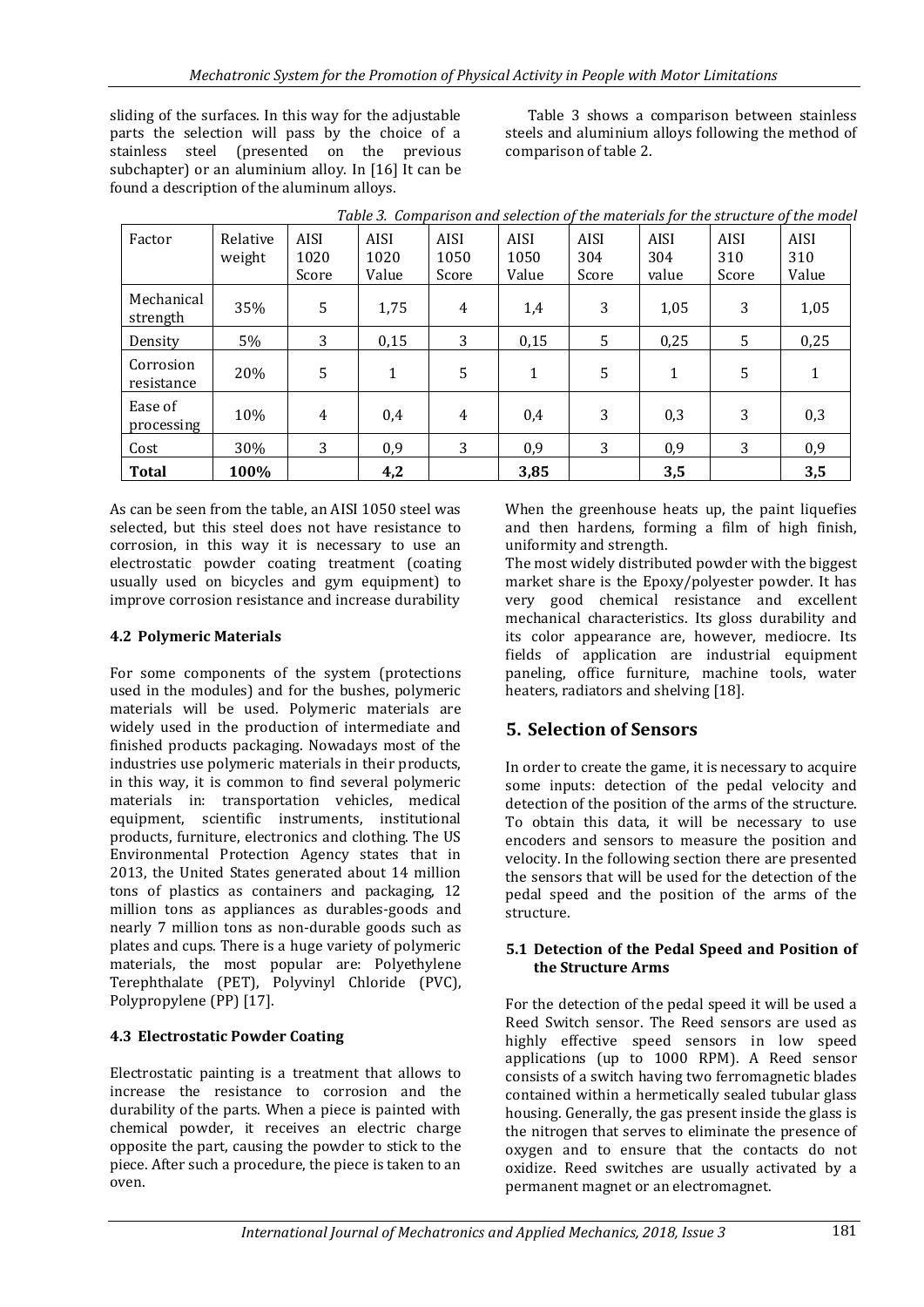This type of sensors allows solutions for detection of proximity, speed, flow, among others. In this way these sensors are very versatile possessing different utilities and forms [19].

For the detection of the position of the arms of the structure it will be used a rotary incremental encoder. The incremental encoders are of simpler manufacture when compared to the absolute encoder. This type of encoder generates only pulses and does not have a different combination for each position.

In this way, they are manufactured with a quantity of pulses per revolution [20]. The higher the number of pulses per revolution, the higher the encoder resolution. The disadvantage of this type of encoder is in the reading of its data, because as it operates by pulses, the reading of a certain positioning needs an initial reference, but they present a much lower cost when compared with the absolute encoders. Figure 8 shows the sensors that will be used.



*Figure 8: a) Reed Switch sensors [19]; b) Rotary encoders.*

# **6. Study of Exercises that can be Performed in the Proposed Model**

The main exercise performed in the use of a paramotor consists of a combined movement of glenhumeral abduction/adduction (abduction consists in moving the arm away from the median plane of the body while the adduction implies the approximation to this plane) with the humeroradial flexion/

extension movement (the humeroradial flexion consists of the approximation whereas the extension consists of the separation of the forearm from the shoulder, thus translating into a decrease and increase of the arm-forearm angle respectively). This movements implies the movement of the joints of the shoulder and elbow.

Figure 9 shows the execution of the movements described above.



*Figure 9: glen-humeral abduction/adduction; b) humeroradial flexion/extension; c) combined movement of glen-humeral abduction/adduction with the humeroradial flexion/extension*

In addition to the above described exercise, other exercises, such as glen-humeral flexion/extension, may be implemented, however the exercise that best represents the paramotor conduction is the combined exercise of glen-humeral abduction/adduction with the humeroradial flexion/extension [6]. During the execution of the arm exercises, the game also features a pedal that allows the user to train and strengthen the muscles of the legs, thus making physical activity and / or rehabilitation more enjoyable.

Figure 10 shows the use of the model. In this figure, it is possible to see the execution of the combined exercises of the arms and legs during the use of the game.



*Figure 10: Execution of the game exercises in the model*

# **7. Development of the Game Scenario**

The chosen game consists of the simulation of a paramotor trip in which the character starts the game when he starts to pedal.